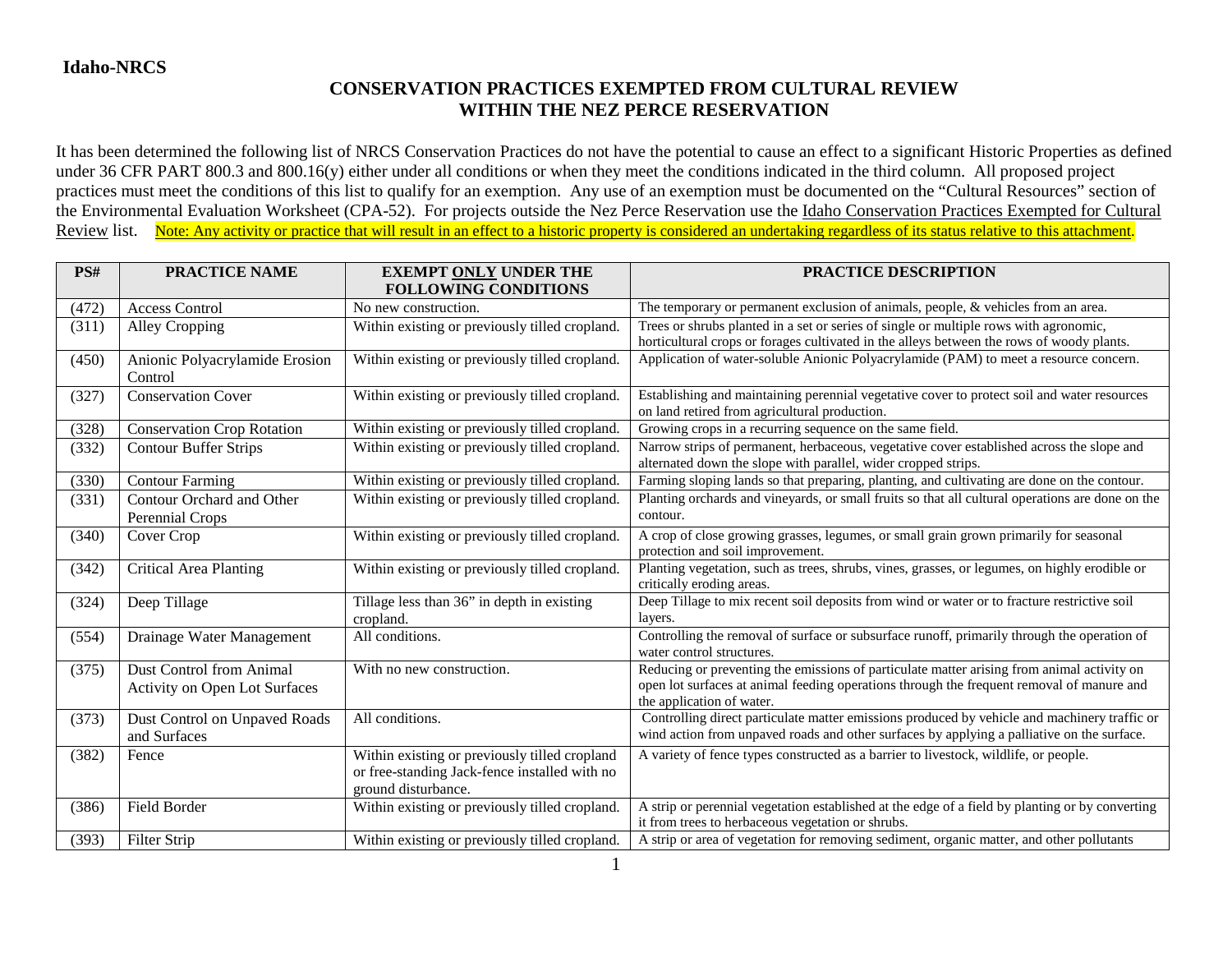## **Idaho Conservation Practices Exempted From Case-By-Case Review (Nez Perce Reservation)**

| PS#    | <b>PRACTICE NAME</b>                                        | <b>EXEMPT ONLY UNDER THE</b><br><b>FOLLOWING CONDITIONS</b>                                                                  | PRACTICE DESCRIPTION                                                                                                                                                                                                                                                         |
|--------|-------------------------------------------------------------|------------------------------------------------------------------------------------------------------------------------------|------------------------------------------------------------------------------------------------------------------------------------------------------------------------------------------------------------------------------------------------------------------------------|
|        |                                                             |                                                                                                                              | from runoff and wastewater.                                                                                                                                                                                                                                                  |
| (394)  | Firebreak                                                   | Within existing or previously tilled cropland.                                                                               | A strip of bare land or fire-retarding vegetation.                                                                                                                                                                                                                           |
| (512)  | Forage and Biomass Planting                                 | Within existing or previously tilled cropland.                                                                               | Establishing and reestablishing long term stands of adapted species of perennial, biennial, or<br>reseeding forage plants.                                                                                                                                                   |
| (511)  | Forage Harvest Management                                   | All conditions.                                                                                                              | The timely cutting and removal of forages from the field as hay, greenchop, or silage.                                                                                                                                                                                       |
| (383)  | Fuelbreak                                                   | Within existing or previously tilled cropland.                                                                               | A strip of land on which the vegetation, debris and detritus have been reduced and/or<br>modified to control or diminish the risk of fire crossing the strip or block of land.                                                                                               |
| (412)  | <b>Grassed Waterways</b>                                    | Within existing or previously tilled cropland.                                                                               | A natural or constructed channel that is shaped or graded to required dimensions and<br>established in suitable vegetation for the stable conveyance of runoff.                                                                                                              |
| (422)  | <b>Hedgerow Planting</b>                                    | Within existing or previously tilled cropland.                                                                               | Establishing a living fence of shrubs or trees in, across, or around a field.                                                                                                                                                                                                |
| (315)  | Herbaceous Weed Control                                     | Within existing or previously tilled cropland<br>or by through non-mechanical practices on<br>previously uncultivated lands. | Using mechanical, chemical, burning or biological methods either alone or in combination to<br>remove or control of herbaceous weeds.                                                                                                                                        |
| (603)  | Herbaceous Wind Barriers                                    | Within existing or previously tilled cropland.                                                                               | Herbaceous vegetation established in rows or narrow strips across the prevailing wind<br>direction.                                                                                                                                                                          |
| (428)  | Irrigation Water Conveyance -<br>Ditch and Canal Lining     | Within existing or previously tilled cropland<br>or with no new ground disturbance                                           | A lining of impervious material or chemical treatment, installed in an irrigation ditch, canal,<br>or lateral.                                                                                                                                                               |
| (595)  | <b>Integrated Pest Management</b>                           | All conditions.                                                                                                              | Managing weeds, insects and diseases by hand weeding, spot treatment, biological controls<br>and use of chemicals on cropland to reduce adverse effects on plant growth, production, and<br>natural resources.                                                               |
| (449)  | <b>Irrigation Water Management</b>                          | All conditions.                                                                                                              | Determining and controlling the rate, amount, and timing of irrigation water in a planned<br>efficient manner.                                                                                                                                                               |
| (484)  | Mulching                                                    | Within existing or previously tilled cropland.                                                                               | Applying plant residues or other suitable materials not produced on the site to the soil<br>surface.                                                                                                                                                                         |
| (379)  | Multi-Story Cropping                                        | Within existing or previously tilled cropland.                                                                               | Existing or planted stands of trees or shrubs that are managed as an overstory with an<br>understory of woody and/or non-woody plants that are grown for a variety of products.                                                                                              |
| (590)  | <b>Nutrient Management</b>                                  |                                                                                                                              | Managing the amount, form, placement, and timing of applications of plant nutrients.                                                                                                                                                                                         |
| (512)  | Pasture & Hay Planting                                      | Within existing or previously tilled cropland.                                                                               | Establishing and reestablishing long term stands of adapted species of perennial, biennial, or<br>reseeding forage plants.                                                                                                                                                   |
| (595)  | Pest Management, Integrated                                 | All conditions.                                                                                                              | Utilizing environmentally sensitive prevention, avoidance, monitoring and suppression<br>strategies, to manage weeds, insects, diseases, animals and other organisms (including<br>invasive and noninvasive species), that directly or indirectly cause damage or annoyance. |
| (521C) | Pond Sealing or Lining -<br><b>Bentonite Sealant</b>        | Within footprint of existing pond only.                                                                                      | A liner for a pond or waste impoundment consisting of a compacted soil-bentonite mixture.                                                                                                                                                                                    |
| (521D) | Pond Sealing or Lining -<br><b>Compacted Clay Treatment</b> | Within footprint of existing pond only.                                                                                      | A liner for a pond or waste storage impoundment constructed using compacted soil without<br>soil amendments.                                                                                                                                                                 |
| (521A) | Pond Sealing or Lining - Flexible<br>Membrane               | Within footprint of existing pond only.                                                                                      | A manufactured hydraulic barrier consisting of a functionally continuous layer of synthetic<br>or partially synthetic, flexible material.                                                                                                                                    |
| (528)  | <b>Prescribed Grazing</b>                                   | All conditions.                                                                                                              | The controlled harvest of vegetation with grazing or browsing animals.                                                                                                                                                                                                       |
| (550)  | <b>Range Planting</b>                                       | Broadcast seeding only or within previously<br>tilled cropland.                                                              | Establishment of adapted perennial vegetation such as grasses, forbs, legumes, shrubs, and<br>trees.                                                                                                                                                                         |
| (345)  | Residue & Tillage Management<br>- Mulch Till                | Within existing or previously tilled cropland.                                                                               | Managing the amount, orientation, and distribution of crop and other plant residue on the<br>soil surface through mulching                                                                                                                                                   |